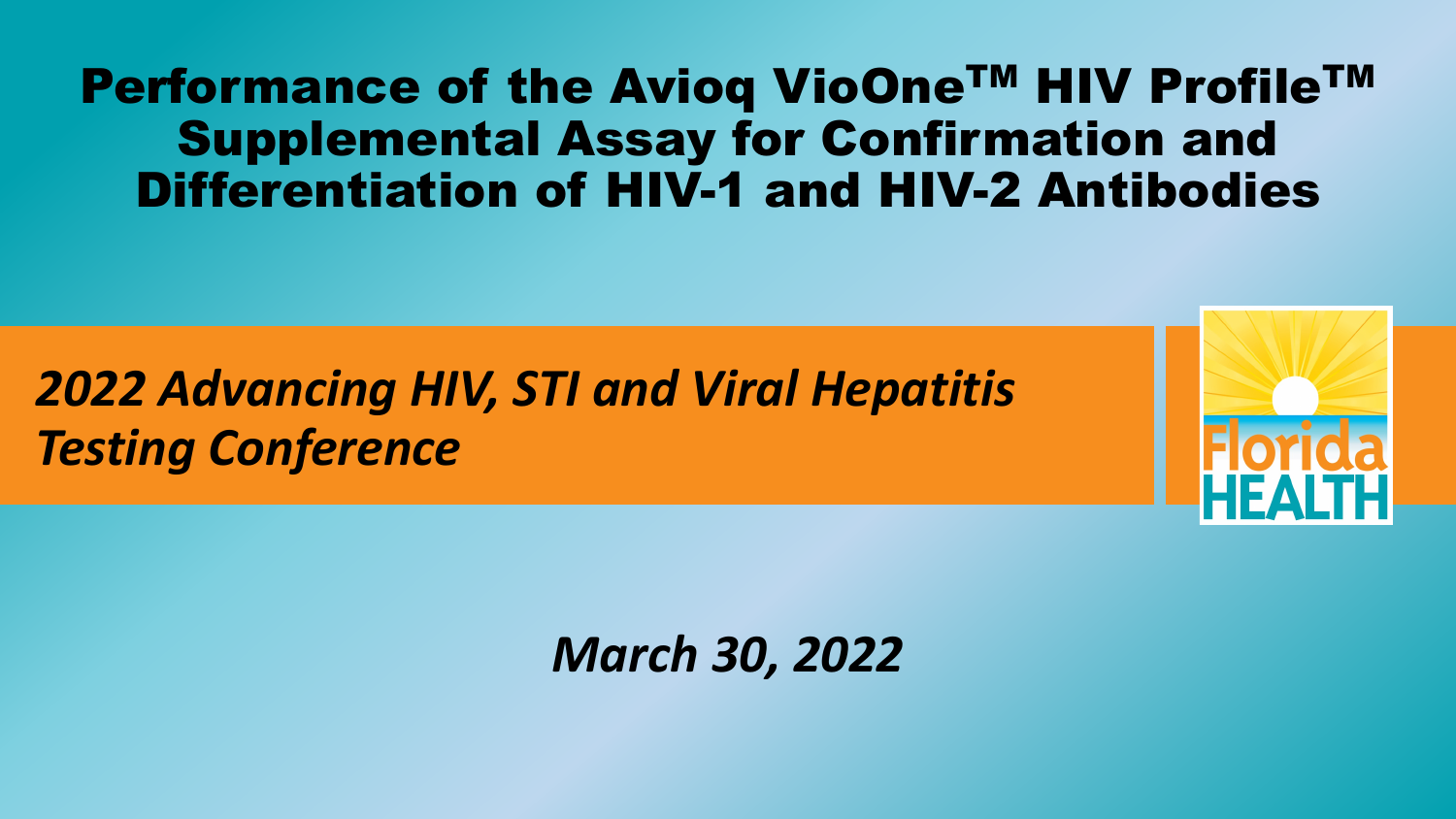## Disclaimer

Berry Bennett, Sally Fordan, Jessica Ribbing, Susanne Crowe, Marie-Claire Rowlinson *Florida Department of Health, Bureau of Public Health Laboratories, Jacksonville, FL., USA*

**Disclaimer:** Tradenames are used for informational purposes and do not constitute an endorsement by the Florida Department of Health

**Disclosure:** I do not have any financial relationship with commercial entities to disclose.



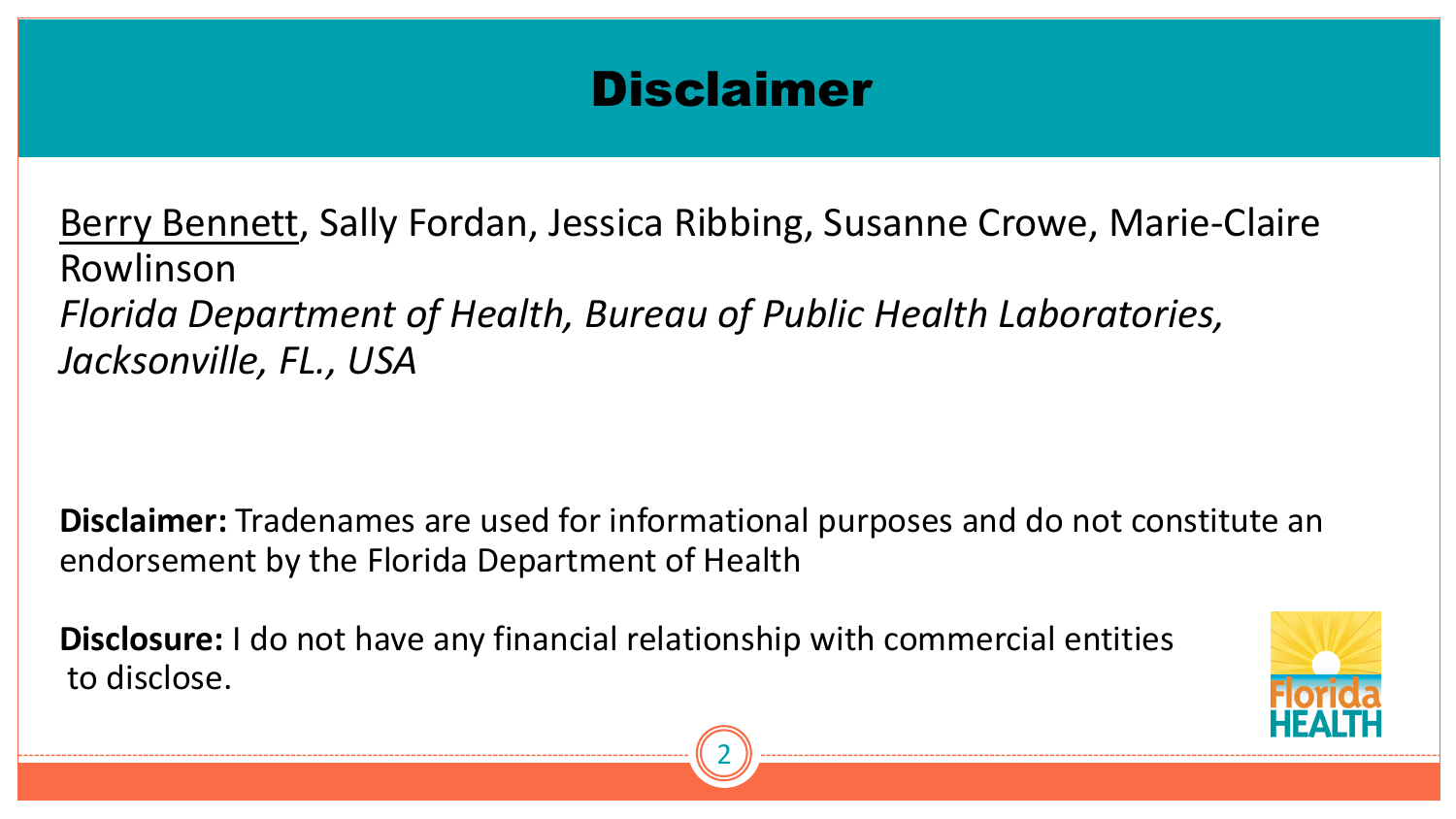## Background

- The Florida Bureau of Public Health Laboratories (BPHL) serves 67 county health departments (CHD) and contracted community-based organizations (CBO) statewide.
- The BPHL performs  $>90,000$  HIV-1/2 diagnostic tests per year with approximately 2,800 specimens reflex to HIV-1/2 supplemental Ab testing. Of these approximately 89% are confirmed HIV-1 Ab positive, 9% HIV-1/2 Ab negative and the remaining 2% Ab indeterminate.



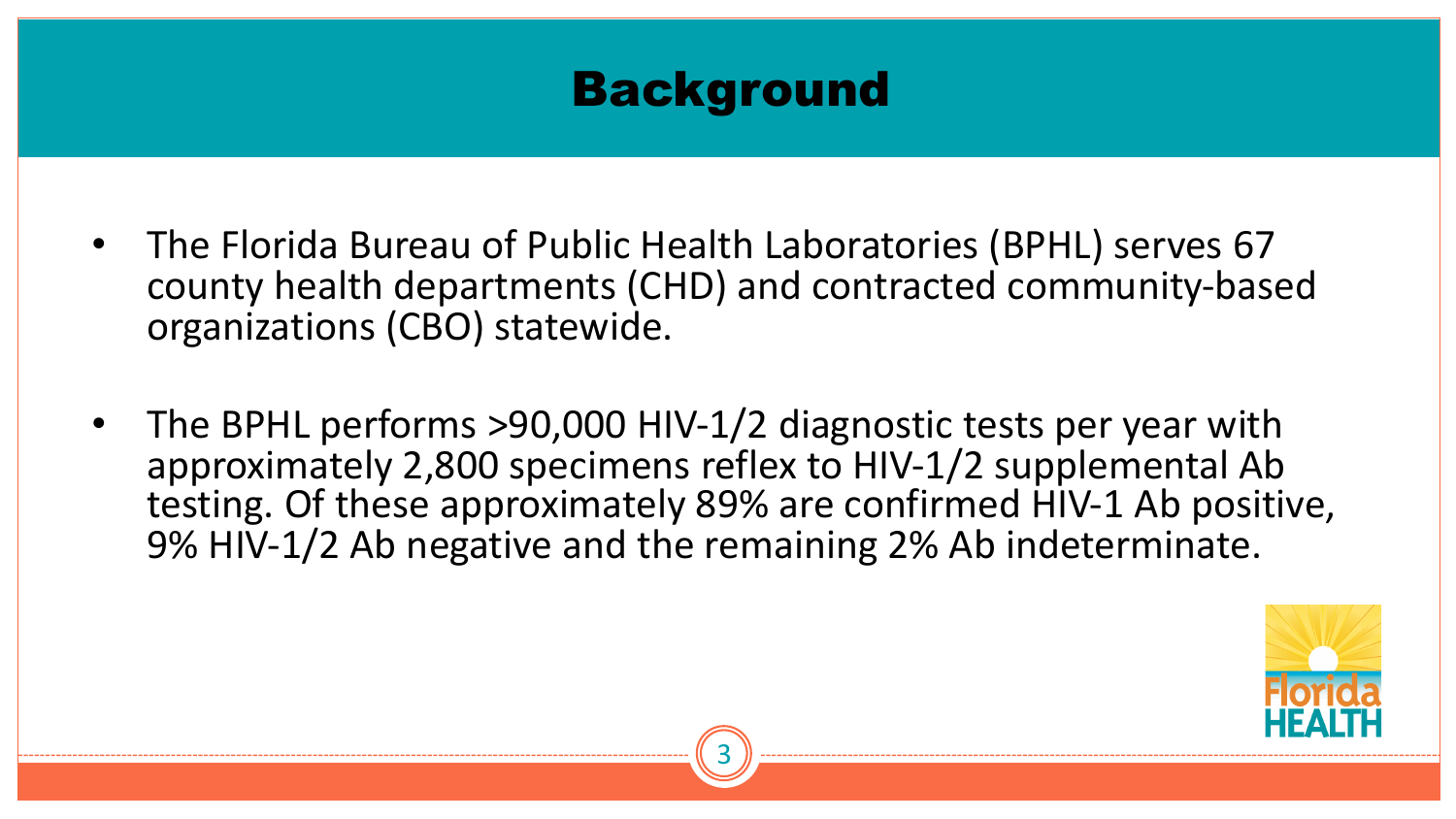# 2014 HIV Diagnostic Algorithm1

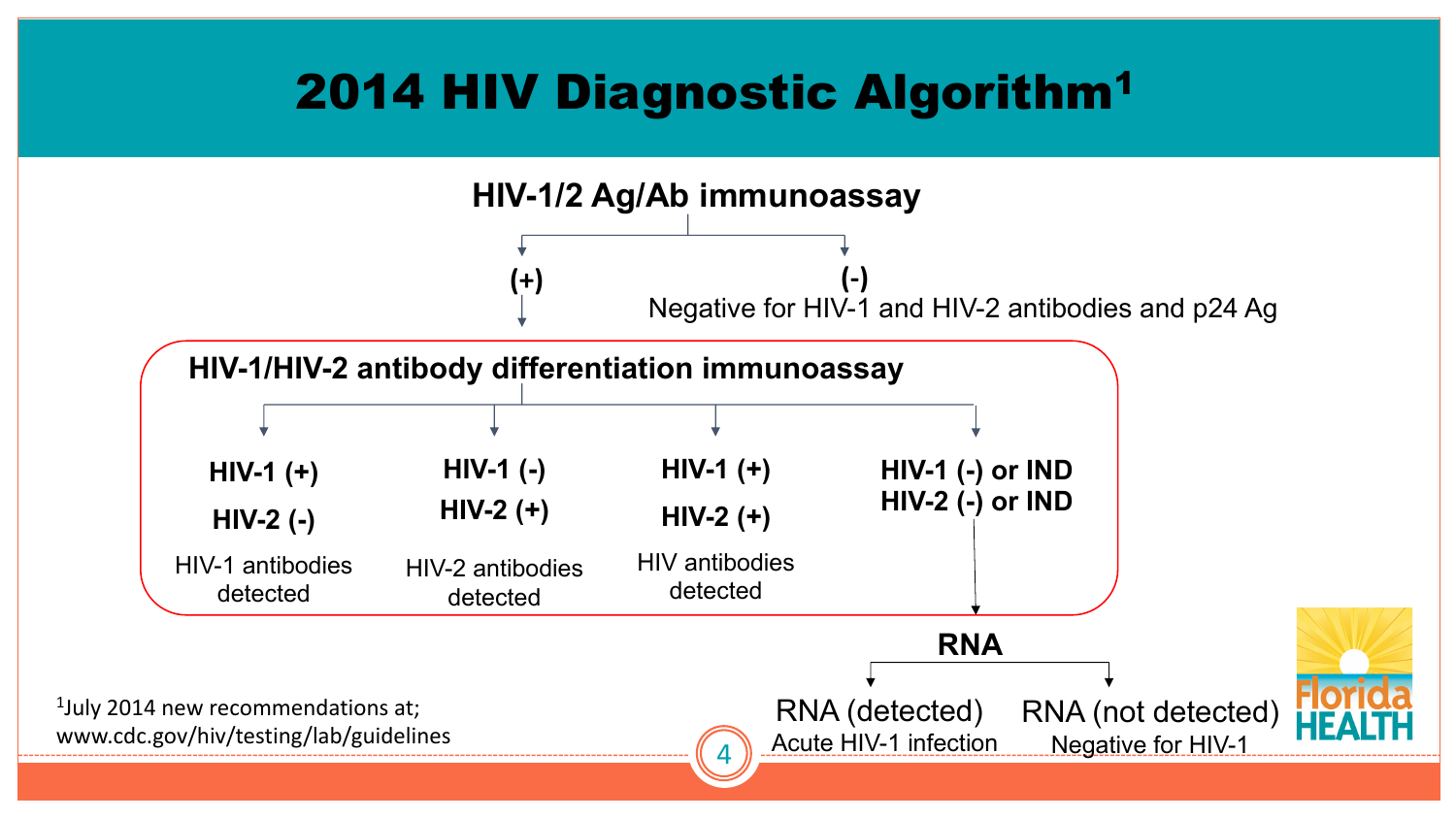# Avioq VioOne™ HIV Profile™ Supplemental Assay

- ELISA microplate platform
	- Four HIV-1 antigens (p24, p65, gp41 and gp160)
	- One HIV-2 antigen (gp36)
- 96-well microplate washer/reader required
- An HIV-1/2 Positive control and a Negative control must be included in each run with up to 10 clinical specimens per plate
- FDA approved Oct 2020, intended for serum, plasma



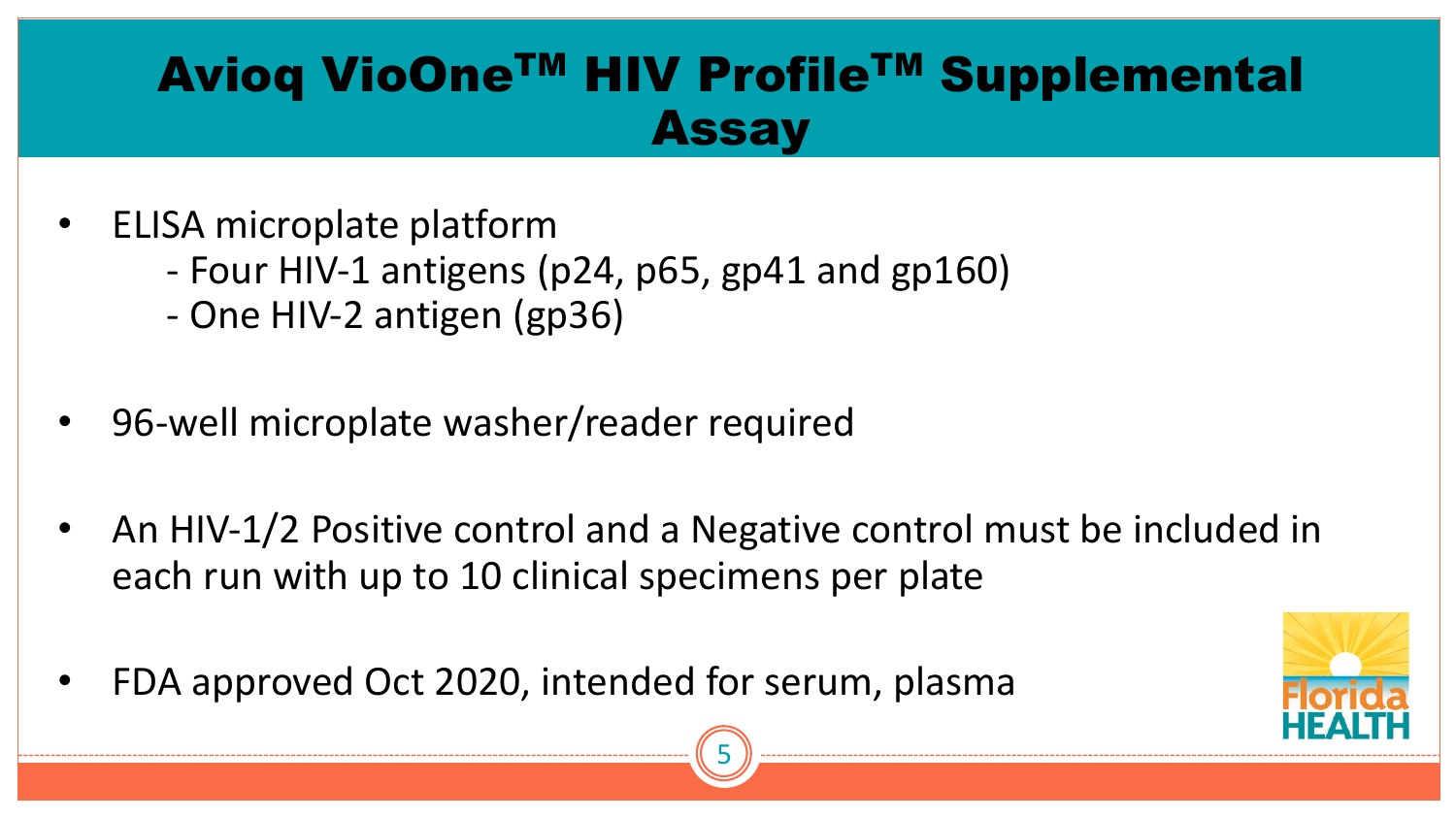## Avioq VioOne™ HIV Profile™ Supplemental Assay

6



• Specimen wells with  $S/CO \geq 1.0$  are reactive

HIV-1 positive if  $S/CO \geq 1.0$  for 2 or more HIV-1 wells (HIV-1 indeterminate if only 1 antigen well)

• HIV-2 positive if  $S/CO \geq 1.0$  for the HIV-2 gp36 well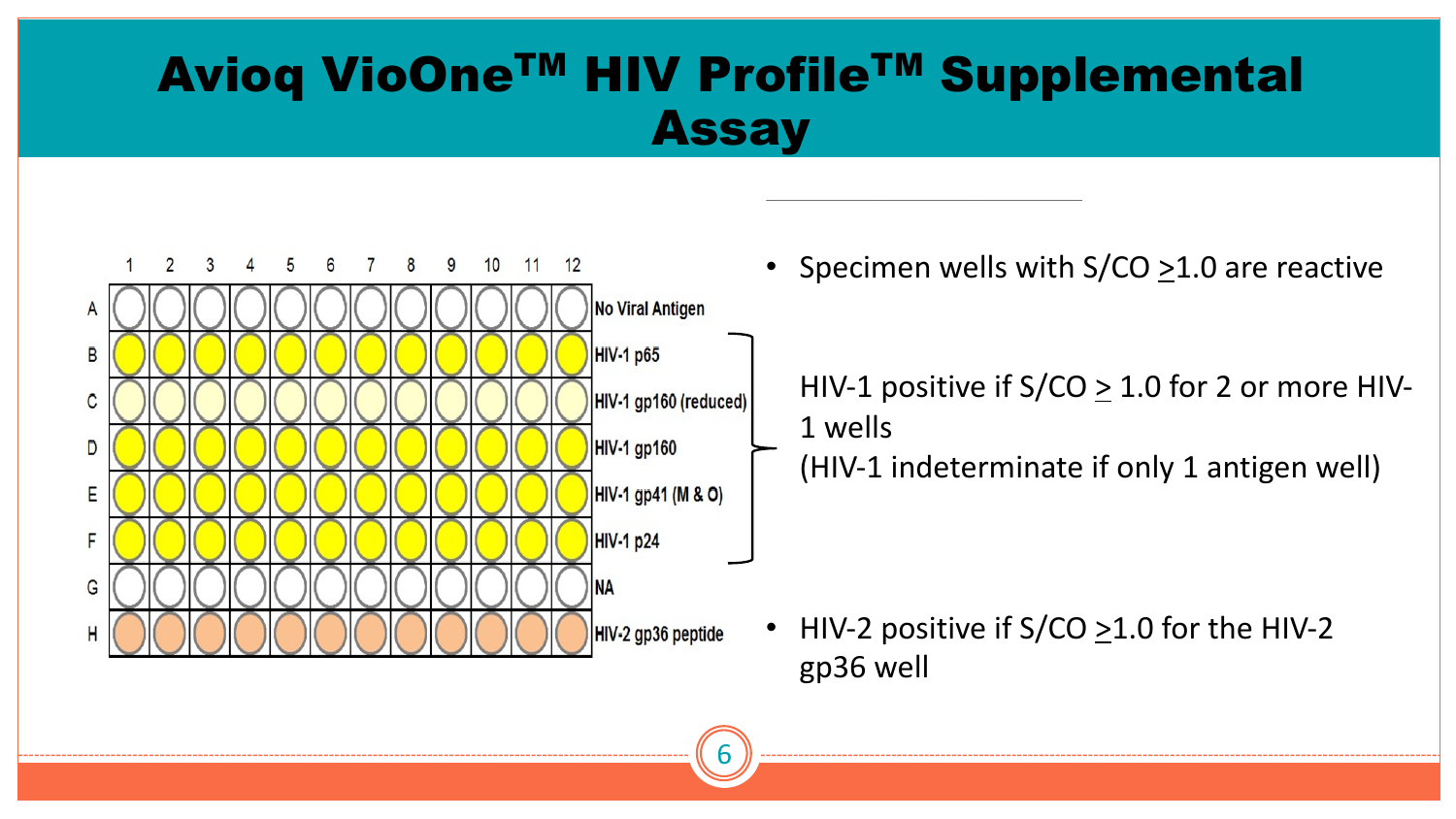# Bio-Rad Geenius<sup>™</sup> HIV-1/2 Supplemental Assay

Single-use immunochromatographic assay for the confirmation and differentiation of antibodies to HIV-1 and HIV-2

7

- 
- Detects IgG antibodies Two HIV-2 bands (gp36, gp140)
	- Four HIV-1 bands (p31, gp160, p24, gp41)
	- Internal control band w/each cassette
- Proprietary Geenius software and reader
- FDA approved October 2014,with mandatory software upgrade (APF V2.0) Oct 2020
- Intended use: whole blood, serum, plasma

 $1 =$ gp $36$  $2 = gp140$  $3 = p31$  $4 =$  gp160  $5 = p24$  $6 =$  qp41 C = Control

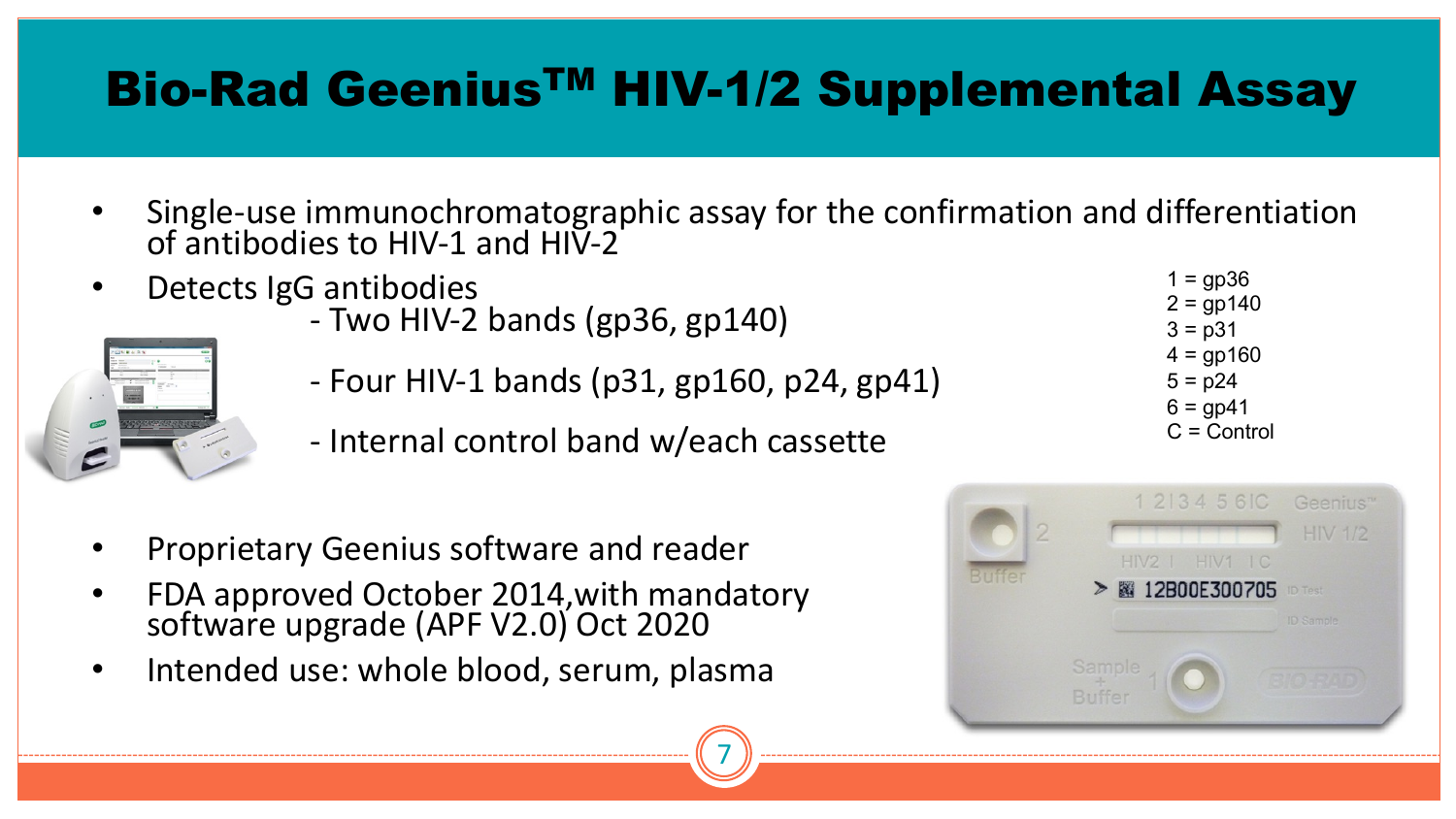#### HIV-1/2 Ab Supplemental Interpretations

| <b>Geenius Final Assay Interpretation</b>  | <b>VioOne HIV Profile Result Interpretation</b>                                            |
|--------------------------------------------|--------------------------------------------------------------------------------------------|
| <b>HIV (Antibody) Negative</b>             | <b>HIV Negative</b>                                                                        |
| HIV-1 Indeterminate                        | HIV-1 Indeterminate                                                                        |
| HIV-2 Indeterminate                        | No Equivalent                                                                              |
| <b>HIV Indeterminate</b>                   | No Equivalent                                                                              |
| <b>HIV-1 Positive</b>                      | <b>HIV-1 Positive</b>                                                                      |
| <b>HIV-2 Positive</b>                      | <b>HIV-2 Positive</b>                                                                      |
| HIV-2 Positive with HIV-1 Cross Reactivity | HIV-2 Positive with Reactivity to HIV-1 Antigens<br>HIV-1 gp41 S/CO $\leq$ HIV-2 gp36 S/CO |
| No Equivalent                              | HIV-1 Positive with Reactivity to HIV-2 Antigen<br>$HIV-1$ gp41 S/CO > $HIV-2$ gp36 S/CO   |
| <b>HIV Positive Untypable</b>              | <b>No Equivalent</b>                                                                       |



Courtesy of M Parker, NYDOH Wadsworth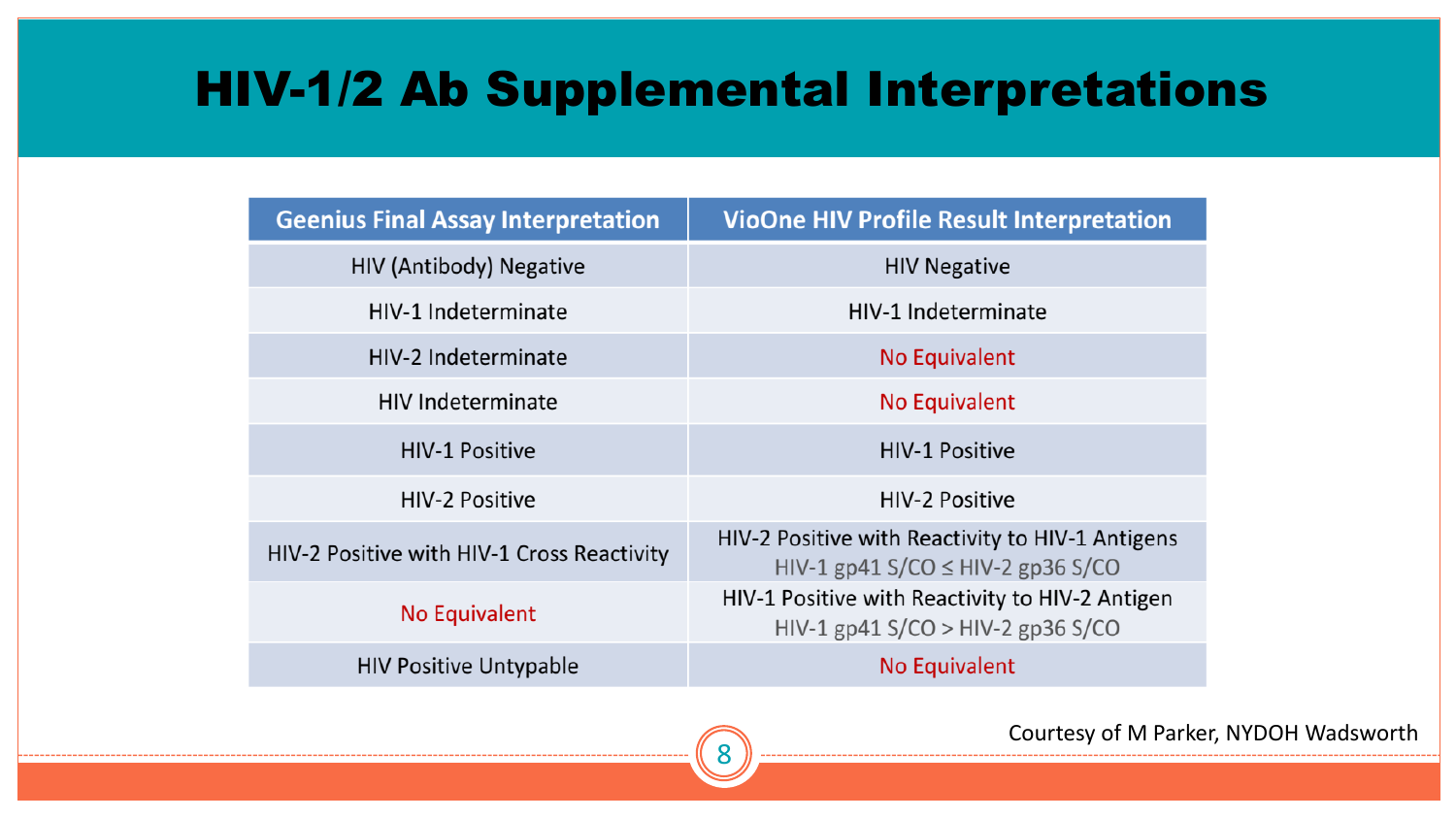# **Study Design**

- -
- Limited study (n=59) on the performance of the Profile Supplemental Assay<br>44 in-house remnant serum/plasma 15-member (7 HIV-1 reactive, 7 HIV-2 reactive and 1 HIV-1/2 nonreactive) antibody performance panel\*
- In-house clinical specimen eligibility criteria:
	- Each characterized as one of 6 different Geenius "assay interpretations"<br>- No more than one freeze-thaw cycle
	-
	- Specimens deidentified and tested in singlet, minimum of 200ul for Profile and 20ul for Geenius
	- Clinical specimens routinely received for serostatus determination, April August 2021
- Profile and Geenius assays performed in batches of 10 or less clinical specimens within 24 hours between August 3 – 18, 2021

\*SeraCare HIV-1/2 Mixed Titer Accuset Performance Panel



(Jan 2015)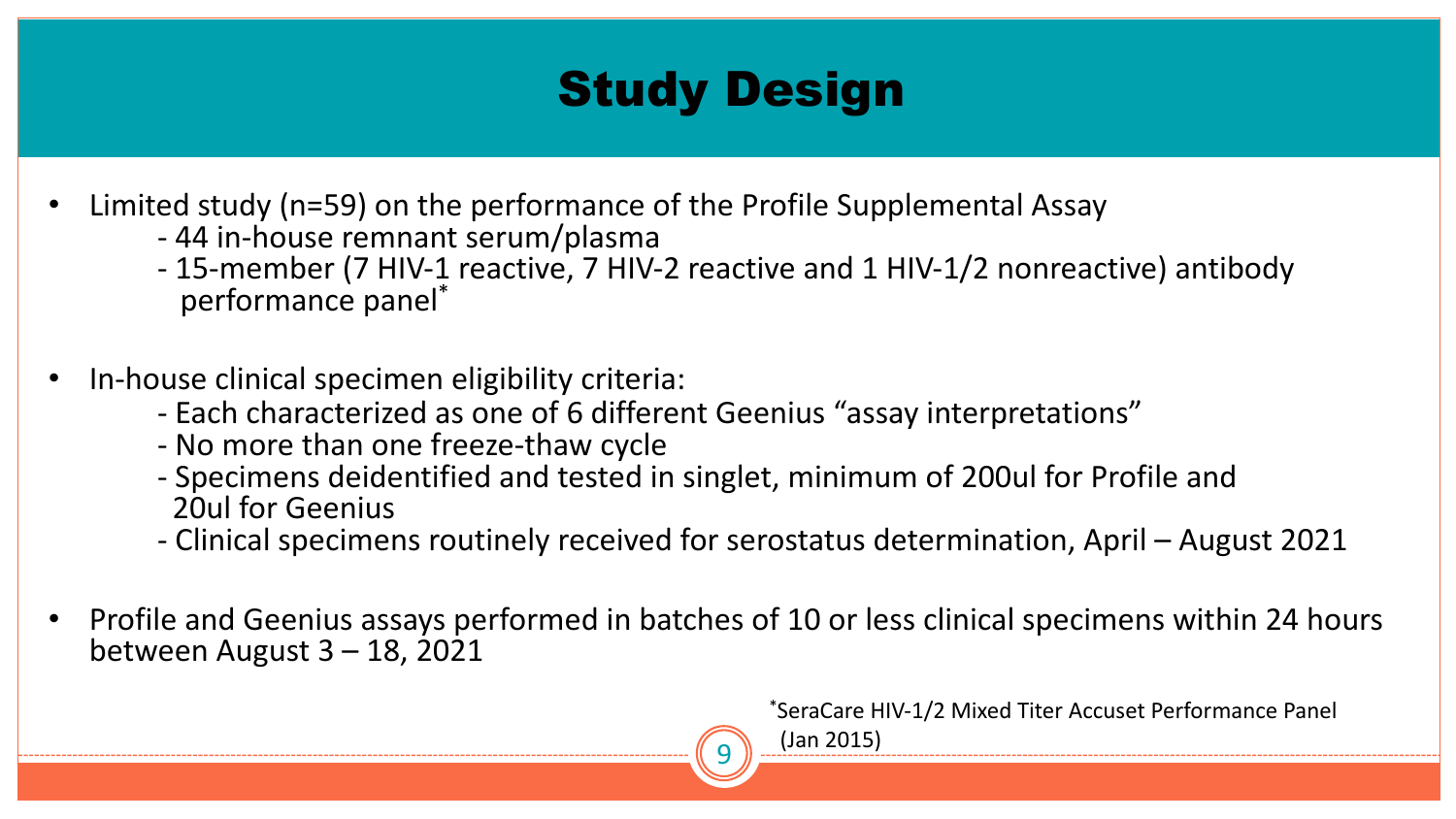# Results: HIV Seropositive Specimens, n=43

1 ቦ



**Results based on Geenius IFU (APF V2.0) and Profile IFU "assay interpretations".** 

- Profile identified 100% (43/43) as HIV seropositive w/o reflex HIV RNA testing.
- Geenius identified 95.3% (41/43) as HIV seropositive w/o reflex HIV RNA testing.

<sup>a</sup> Evidence of past HIV-1 diagnosis, in care

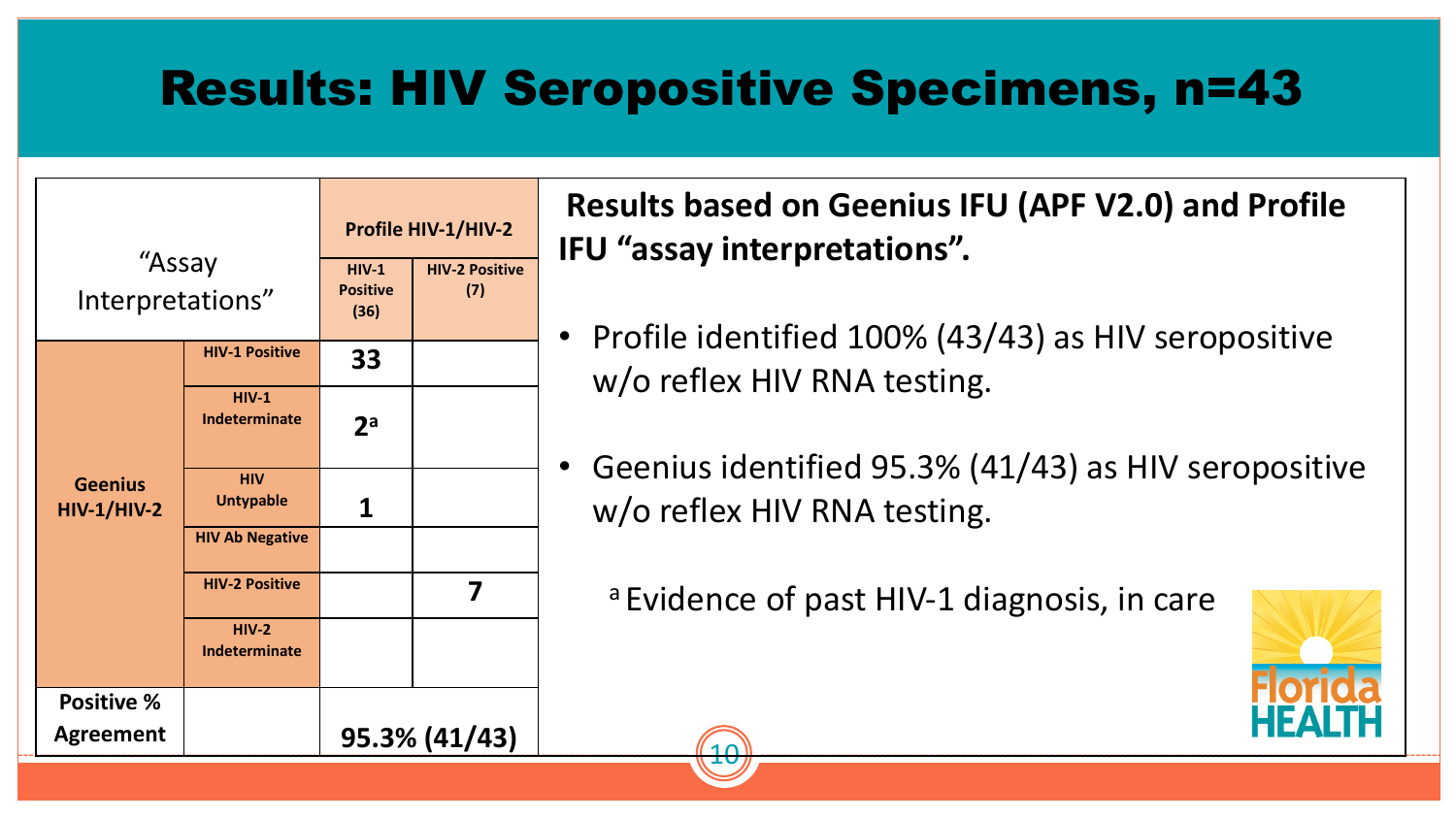## Results: Discordant HIV Specimens, n=16



**Results based on Geenius IFU (APF V2.0) and Profile IFU "assay interpretations" .**

• All discordant algorithm specimens reflexed to HIV RNA testing.

 $a (2/3)$  HIV-1 RNA (-), (1/3) HIV-1 RNA (+)

 $b$  (10/12) HIV-1 RNA(-), (2/12) HIV-1 RNA (+)

c HIV-1 RNA plus HIV-2 RNA not detected

11

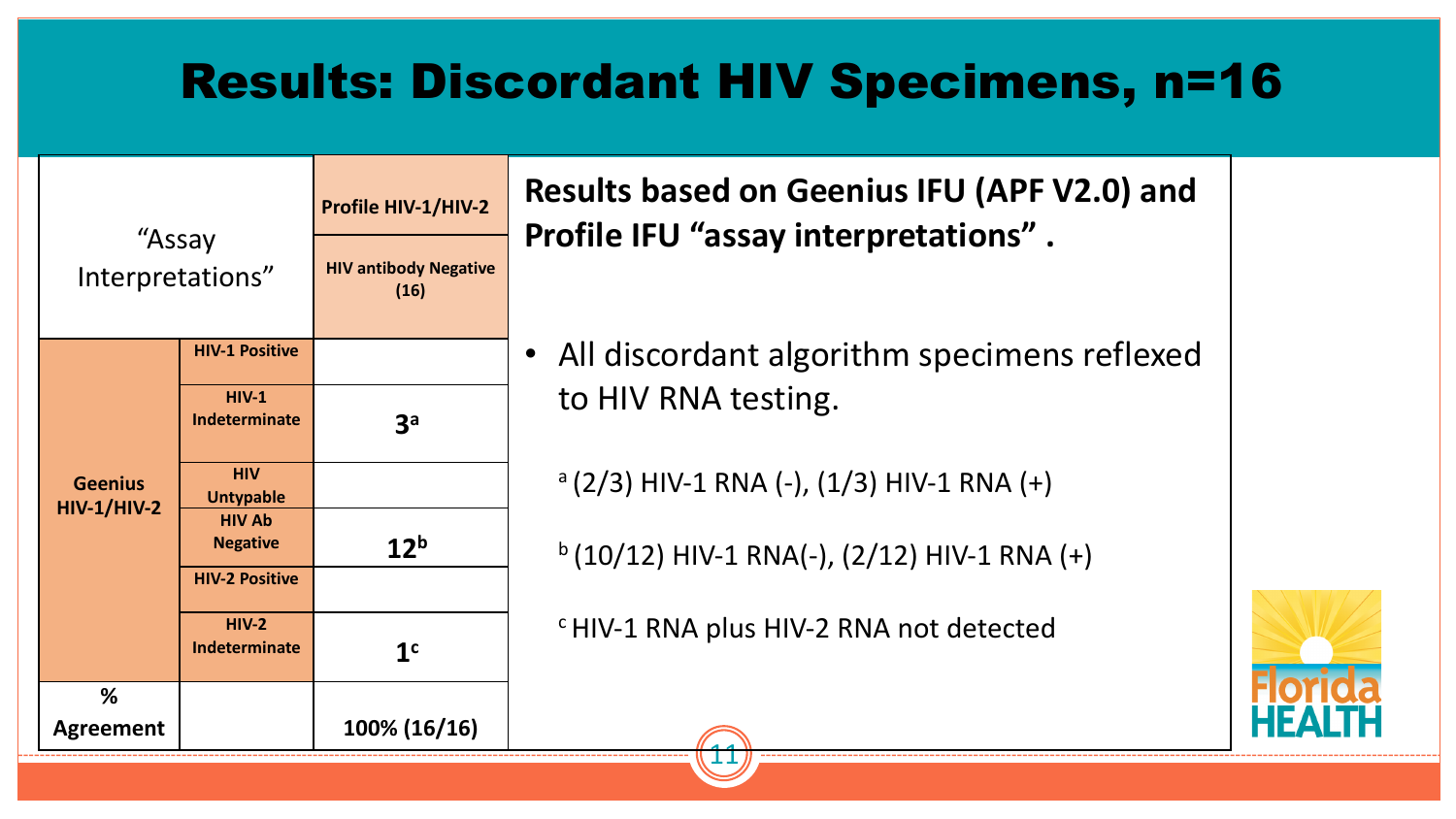# Conclusion

- Number of specimens requiring RNA testing to resolve serostatus, Profile = 27% (16/59) Geenius = 30.5% (18/59)
- Both assays provided same day reporting, up to 10 laboratory results available within 180 minutes (w/approx. 33% hands-on) with Profile and 45 minutes (100% hands-on) with Geenius.
- Both assays performed well in our PH laboratory setting, however technical staff with microplate immunoassay experience is recommended.



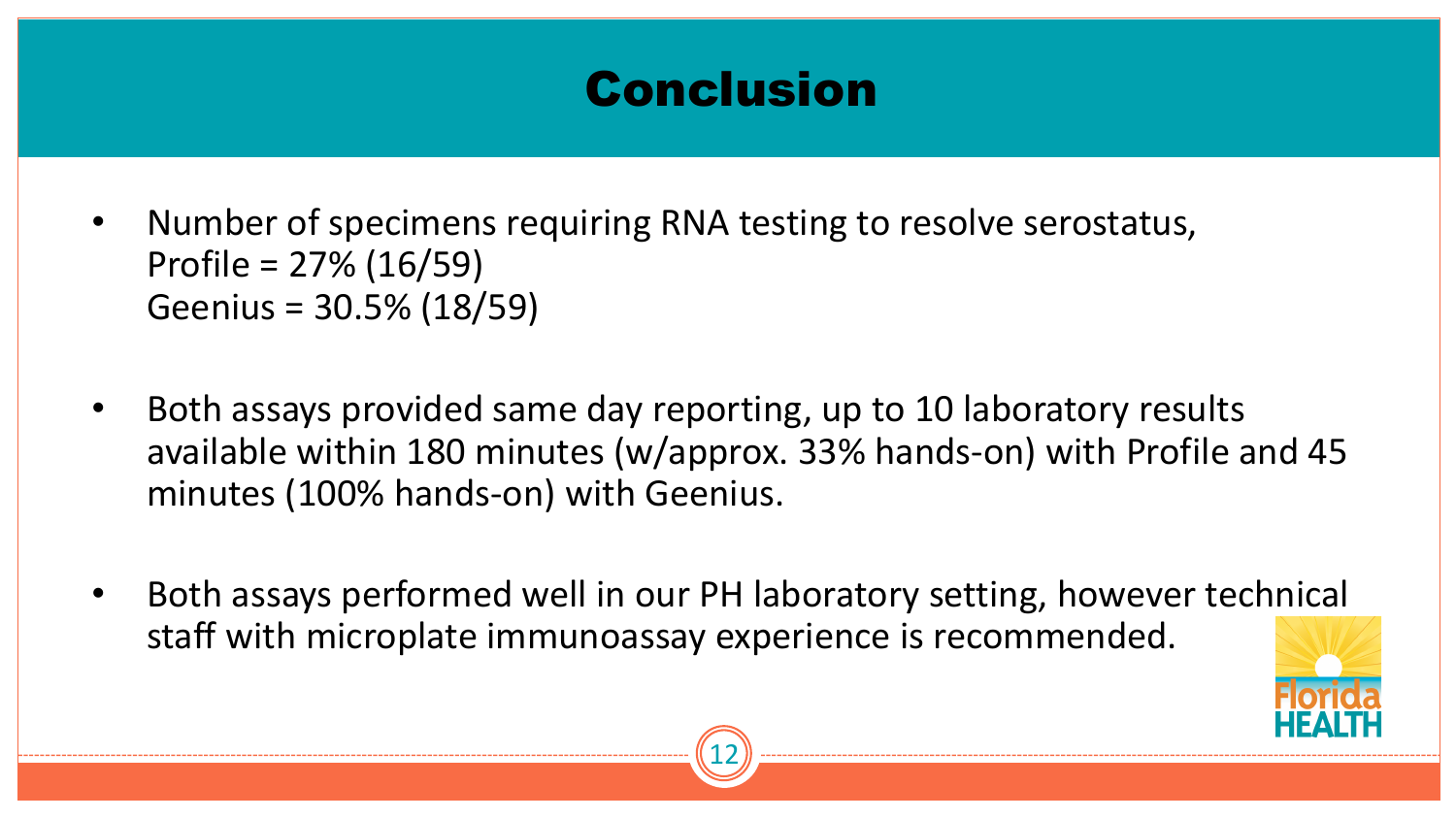# **Discussion**

- This study identified (13) Geenius HIV-1 Ab reactive/HIV-2 Ab indeterminate "analyte interpretations". Laboratories are cautioned NOT to report "analyte interpretations". *"The final assay interpretation should always be reported to the ordering healthcare provider" – Bio-Rad Geenius HIV-1/2 APF (Assay Protocol File) V1.3.*
- More data is needed to assess continued use of HIV-1/HIV-2 antibody differentiating assays in contrast with HIV-1/HIV-2 qualitative RNA.
- HIV-1/HIV-2 antibody assay results contribute to an algorithm-defined acute HIV-1 infection, regardless of its position in the algorithm design.

13

• Manual microplate washing and multi-channel pipetting is labor intensive, Avioq, Inc is evaluating robotic pipetting and/or automated washing options.

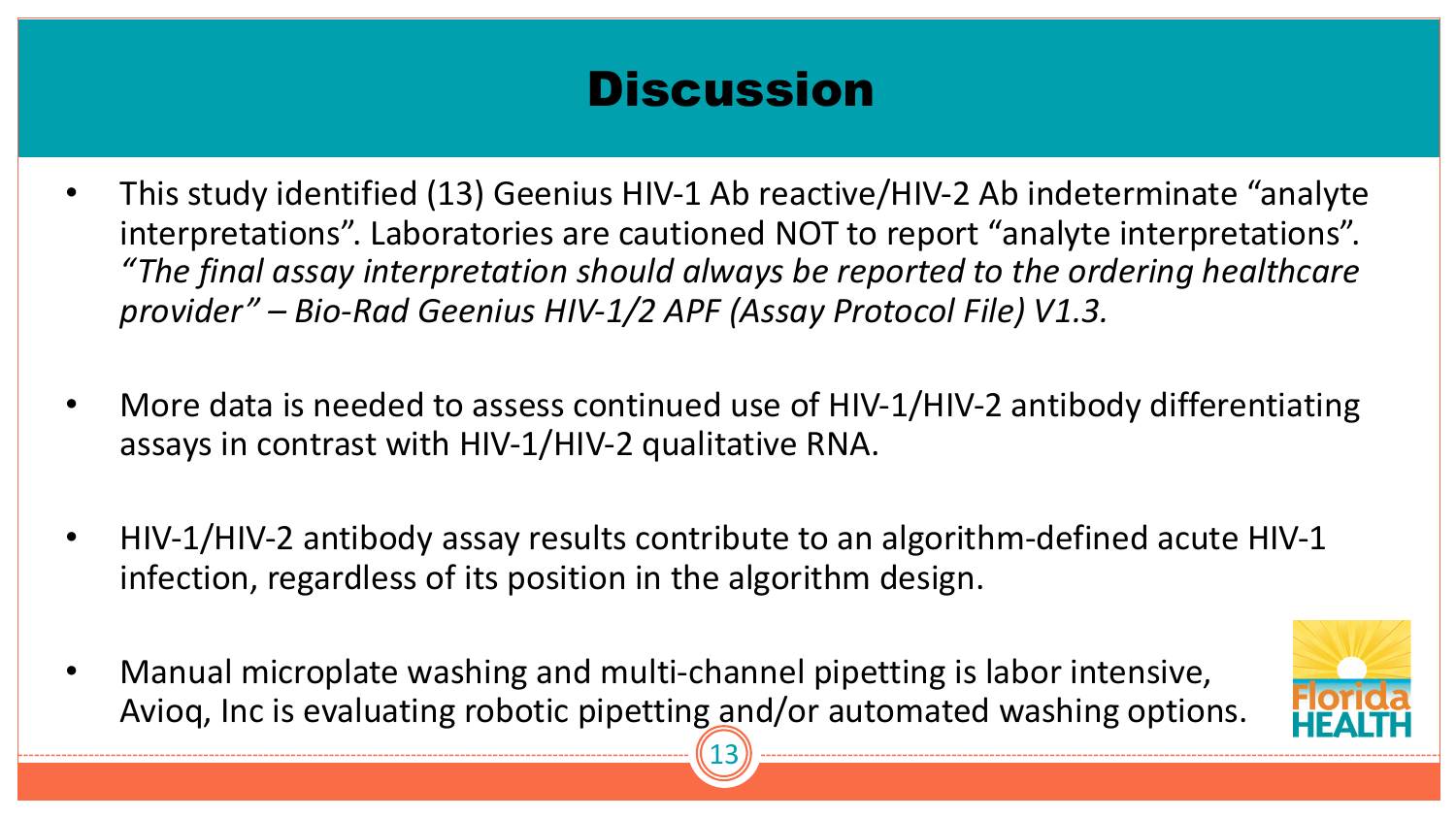## Limitations

- Only the Geenius repeatedly HIV-2 Indeterminate "assay interpretation" case reflexed to HIV-2 RNA.
- HIV-2 RNA testing was NOT performed on the thirteen (13) Geenius HIV-1 positive, HIV-2 indeterminate "analyte interpretations".
- This study was not intended to assess the sensitivity and specificity of the HIV-1/2 Profile Supplemental Assay.